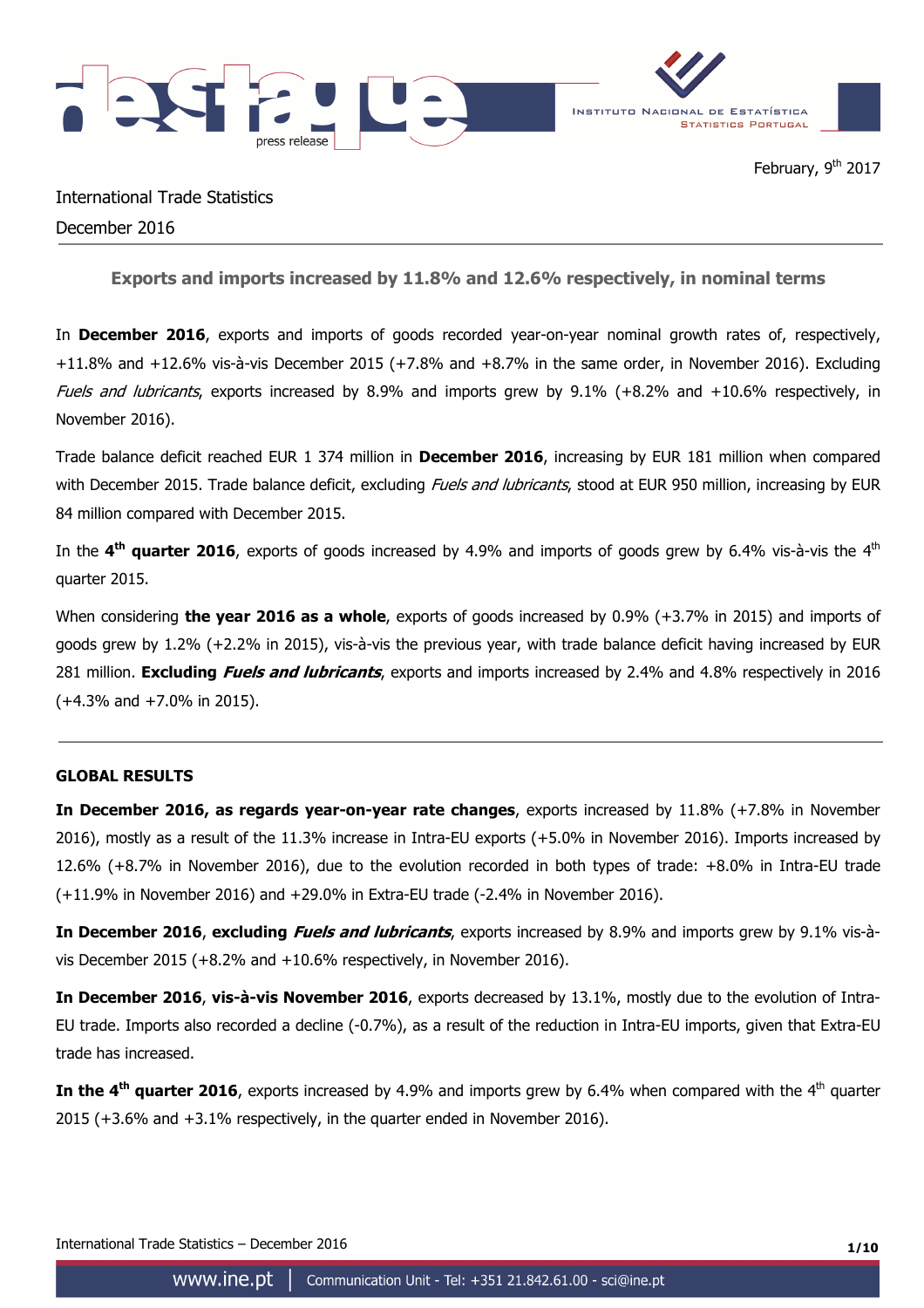

INSTITUTO NACIONAL DE ESTATÍSTICA **STATISTICS PORTUGAL** 

| <b>EXPORTS</b> |                  |           |                        |                    |           |                                                       |                        |                                          |
|----------------|------------------|-----------|------------------------|--------------------|-----------|-------------------------------------------------------|------------------------|------------------------------------------|
|                |                  |           | <b>TOTAL</b>           |                    |           | <b>TOTAL EXCLUDING FUELS AND</b><br><b>LUBRICANTS</b> |                        | <b>TOTAL</b><br><b>QUARTER ENDED IN:</b> |
| <b>YEAR</b>    | <b>MONTH</b>     |           | <b>GROWTH RATE (%)</b> |                    |           |                                                       | <b>GROWTH RATE (%)</b> | <b>GROWTH RATE (%)</b>                   |
|                |                  | € Million | Year-on-<br>year       | Month-to-<br>month | € Million | Year-on-<br>year                                      | Month-to-<br>month     | Year-on-year                             |
| 2014           | <b>DECEMBER</b>  | 3 6 9 1   | 3.9                    | $-10.5$            | 3 3 9 0   | 5.8                                                   | $-9.4$                 | 4.2                                      |
|                | <b>TOTAL</b>     | 49 8 26   | 3.7                    |                    | 46 171    | 4.3                                                   |                        |                                          |
|                | <b>JANUARY</b>   | 3777      | $-3.6$                 | 2.3                | 3 5 1 2   | $-0.2$                                                | 3.6                    | $-0.3$                                   |
|                | <b>FEBRUARY</b>  | 3 9 5 4   | 3.7                    | 4.7                | 3 6 8 3   | 2.0                                                   | 4.9                    | 1.2                                      |
|                | <b>MARCH</b>     | 4 4 0 2   | 11.7                   | 11.3               | 4 0 9 8   | 9.2                                                   | 11.3                   | 3.9                                      |
|                | <b>APRIL</b>     | 4 2 4 3   | 9.3                    | $-3.6$             | 3898      | 5.2                                                   | $-4.9$                 | 8.3                                      |
|                | MAY              | 4 2 3 8   | 3.9                    | $-0.1$             | 3885      | 1.0                                                   | $-0.3$                 | 8.3                                      |
| 2015           | <b>JUNE</b>      | 4 5 5 4   | 8.9                    | 7.4                | 4 1 5 3   | 11.2                                                  | 6.9                    | 7.4                                      |
|                | <b>JULY</b>      | 4 704     | 5.0                    | 3.3                | 4 3 5 2   | 5.8                                                   | 4.8                    | 5.9                                      |
|                | <b>AUGUST</b>    | 3 3 2 0   | 2.6                    | $-29.4$            | 3 0 1 9   | 5.2                                                   | $-30.6$                | 5.7                                      |
|                | <b>SEPTEMBER</b> | 4 1 4 0   | 1.8                    | 24.7               | 3 8 6 4   | 3.2                                                   | 28.0                   | 3.2                                      |
|                | <b>OCTOBER</b>   | 4 5 2 6   | $-2.4$                 | 9.3                | 4 2 3 1   | $-0.5$                                                | 9.5                    | 0.4                                      |
|                | <b>NOVEMBER</b>  | 4 3 3 3   | 5.0                    | $-4.3$             | 4 0 6 2   | 8.5                                                   | $-4.0$                 | 1.3                                      |
|                | <b>DECEMBER</b>  | 3 6 3 4   | $-1.5$                 | $-16.1$            | 3 4 1 4   | 0.7                                                   | $-16.0$                | 0.3                                      |
|                | <b>TOTAL</b>     | 50 290    | 0.9                    |                    | 47 282    | 2.4                                                   |                        |                                          |
|                | <b>JANUARY</b>   | 3677      | $-2.7$                 | 1.2                | 3 4 5 9   | $-1.5$                                                | 1.3                    | 0.4                                      |
|                | <b>FEBRUARY</b>  | 4 0 26    | 1.8                    | 9.5                | 3833      | 4.1                                                   | 10.8                   | $-0.8$                                   |
|                | <b>MARCH</b>     | 4 2 4 8   | $-3.5$                 | 5.5                | 4 0 6 6   | $-0.8$                                                | 6.1                    | $-1.5$                                   |
|                | <b>APRIL</b>     | 4 1 4 5   | $-2.3$                 | $-2.4$             | 3 9 4 7   | 1.3                                                   | $-2.9$                 | $-1.4$                                   |
|                | MAY              | 4 2 23    | $-0.4$                 | 1.9                | 3 9 8 9   | 2.7                                                   | 1.1                    | $-2.1$                                   |
| 2016           | <b>JUNE</b>      | 4 4 6 9   | $-1.8$                 | 5.8                | 4 1 8 5   | 0.8                                                   | 4.9                    | $-1.5$                                   |
|                | <b>JULY</b>      | 4 4 8 4   | $-4.7$                 | 0.3                | 4 2 1 5   | $-3.1$                                                | 0.7                    | $-2.4$                                   |
|                | <b>AUGUST</b>    | 3 4 8 6   | 5.0                    | $-22.3$            | 3 2 3 4   | 7.1                                                   | $-23.3$                | $-1.1$                                   |
|                | <b>SEPTEMBER</b> | 4 4 2 7   | 6.9                    | 27.0               | 4 1 7 7   | 8.1                                                   | 29.2                   | 1.9                                      |
|                | <b>OCTOBER</b>   | 4 3 7 1   | $-3.4$                 | $-1.3$             | 4 0 6 1   | $-4.0$                                                | $-2.8$                 | 2.5                                      |
|                | <b>NOVEMBER</b>  | 4 6 72    | 7.8                    | 6.9                | 4 3 9 6   | 8.2                                                   | 8.3                    | 3.6                                      |
|                | <b>DECEMBER</b>  | 4 0 62    | 11.8                   | $-13.1$            | 3719      | 8.9                                                   | $-15.4$                | 4.9                                      |



International Trade Statistics – December 2016 **2/10**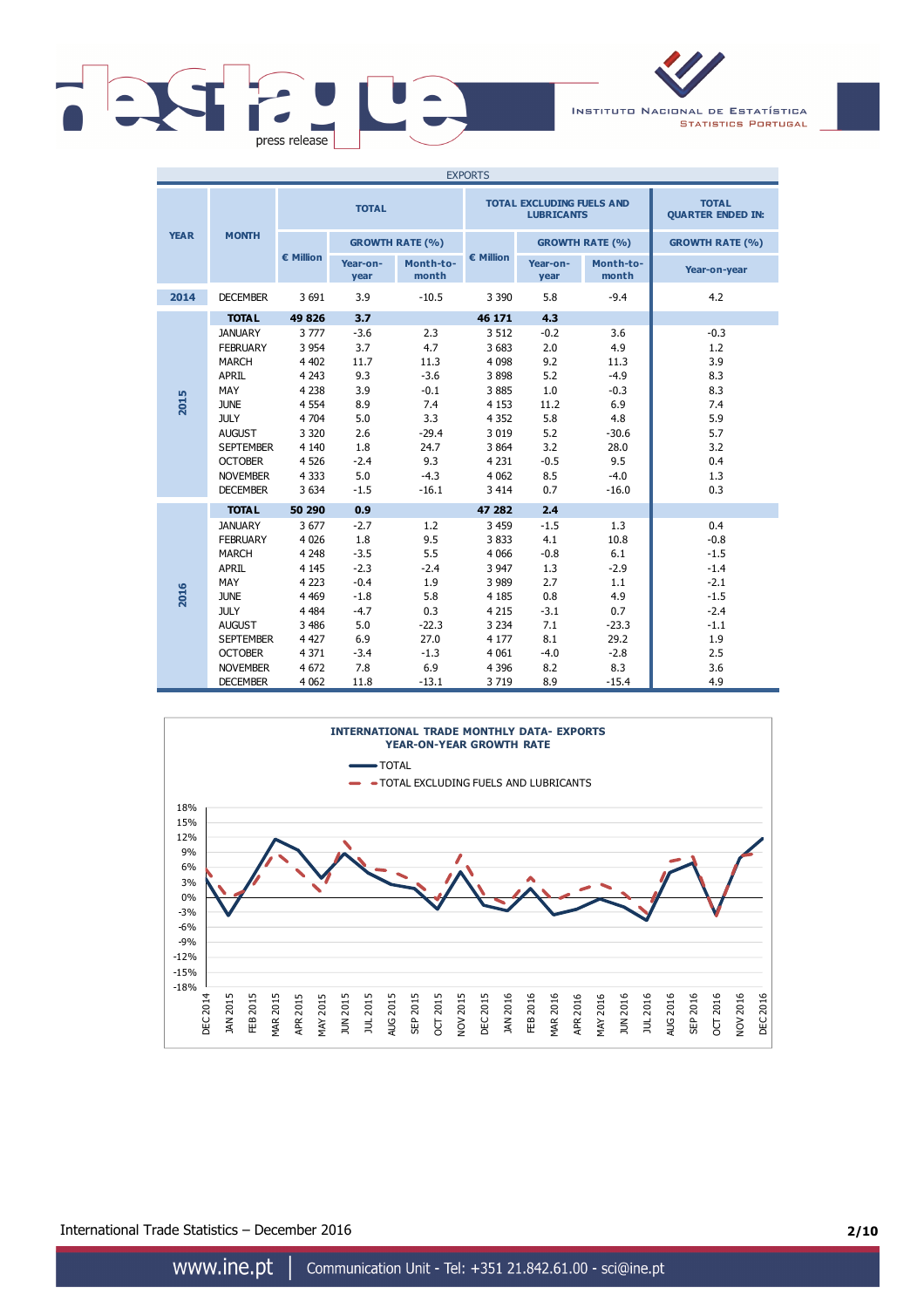



| <b>IMPORTS</b> |                  |           |                  |                        |           |                                                       |                                          |                        |  |
|----------------|------------------|-----------|------------------|------------------------|-----------|-------------------------------------------------------|------------------------------------------|------------------------|--|
|                |                  |           | <b>TOTAL</b>     |                        |           | <b>TOTAL EXCLUDING FUELS AND</b><br><b>LUBRICANTS</b> | <b>TOTAL</b><br><b>QUARTER ENDED IN:</b> |                        |  |
| <b>YEAR</b>    | <b>MONTH</b>     |           |                  | <b>GROWTH RATE (%)</b> |           |                                                       | <b>GROWTH RATE (%)</b>                   | <b>GROWTH RATE (%)</b> |  |
|                |                  | € Million | Year-on-<br>year | Month-to-<br>month     | € Million | Year-on-<br>year                                      | Month-to-<br>month                       | Year-on-year           |  |
| 2014           | <b>DECEMBER</b>  | 4786      | 3.4              | $-2.8$                 | 4 0 0 7   | $-0.3$                                                | $-5.6$                                   | 2.5                    |  |
|                | <b>TOTAL</b>     | 60 310    | 2.2              |                        | 52 407    | 7.0                                                   |                                          |                        |  |
|                | <b>JANUARY</b>   | 4 4 4 2   | $-9.6$           | $-7.2$                 | 3819      | $-0.4$                                                | $-4.7$                                   | $-1.4$                 |  |
|                | <b>FEBRUARY</b>  | 4 5 0 7   | $-3.0$           | 1.4                    | 4 0 38    | 6.8                                                   | 5.7                                      | $-3.2$                 |  |
|                | <b>MARCH</b>     | 5 3 0 0   | 11.6             | 17.6                   | 4 6 4 1   | 10.9                                                  | 14.9                                     | $-0.4$                 |  |
|                | <b>APRIL</b>     | 5 1 8 9   | 14.1             | $-2.1$                 | 4 4 3 6   | 11.0                                                  | $-4.4$                                   | 7.5                    |  |
|                | MAY              | 5 3 6 1   | 6.6              | 3.3                    | 4 4 2 8   | 7.1                                                   | $-0.2$                                   | 10.6                   |  |
| 2015           | <b>JUNE</b>      | 5 4 2 5   | 7.0              | 1.2                    | 4 6 8 7   | 15.1                                                  | 5.8                                      | 9.1                    |  |
|                | <b>JULY</b>      | 5 4 3 5   | $-0.4$           | 0.2                    | 4718      | 6.4                                                   | 0.7                                      | 4.3                    |  |
|                | <b>AUGUST</b>    | 4 2 3 2   | 1.9              | $-22.1$                | 3 5 6 7   | 5.8                                                   | $-24.4$                                  | 2.8                    |  |
|                | <b>SEPTEMBER</b> | 5 2 3 2   | $-0.3$           | 23.6                   | 4 6 1 6   | 6.7                                                   | 29.4                                     | 0.3                    |  |
|                | <b>OCTOBER</b>   | 5 3 2 6   | $-3.3$           | 1.8                    | 4 7 0 4   | 2.0                                                   | 1.9                                      | $-0.8$                 |  |
|                | <b>NOVEMBER</b>  | 5 0 3 3   | 2.2              | $-5.5$                 | 4 4 7 4   | 5.4                                                   | $-4.9$                                   | $-0.6$                 |  |
|                | <b>DECEMBER</b>  | 4 8 27    | 0.9              | $-4.1$                 | 4 2 8 0   | 6.8                                                   | $-4.3$                                   | $-0.2$                 |  |
|                | <b>TOTAL</b>     | 61 055    | 1.2              |                        | 54 923    | 4.8                                                   |                                          |                        |  |
|                | <b>JANUARY</b>   | 4 3 6 5   | $-1.7$           | $-9.6$                 | 4 0 0 0   | 4.7                                                   | $-6.5$                                   | 0.5                    |  |
|                | <b>FEBRUARY</b>  | 4 7 1 4   | 4.6              | 8.0                    | 4 3 2 4   | 7.1                                                   | 8.1                                      | 1.2                    |  |
|                | <b>MARCH</b>     | 5 3 1 1   | 0.2              | 12.7                   | 4 8 22    | 3.9                                                   | 11.5                                     | 1.0                    |  |
|                | <b>APRIL</b>     | 4 8 7 4   | $-6.1$           | $-8.2$                 | 4 4 8 1   | 1.0                                                   | $-7.1$                                   | $-0.6$                 |  |
|                | MAY              | 5 1 5 8   | $-3.8$           | 5.8                    | 4718      | 6.5                                                   | 5.3                                      | $-3.2$                 |  |
| 2016           | <b>JUNE</b>      | 5 3 9 3   | $-0.6$           | 4.6                    | 4 8 4 4   | 3.4                                                   | 2.7                                      | $-3.4$                 |  |
|                | <b>JULY</b>      | 5 0 6 5   | $-6.8$           | $-6.1$                 | 4 5 9 0   | $-2.7$                                                | $-5.2$                                   | $-3.7$                 |  |
|                | <b>AUGUST</b>    | 4 6 5 6   | 10.0             | $-8.1$                 | 4 0 4 5   | 13.4                                                  | $-11.9$                                  | 0.1                    |  |
|                | <b>SEPTEMBER</b> | 5 3 6 7   | 2.6              | 15.3                   | 4815      | 4.3                                                   | 19.0                                     | 1.3                    |  |
|                | <b>OCTOBER</b>   | 5 2 4 4   | $-1.5$           | $-2.3$                 | 4 6 6 8   | $-0.8$                                                | $-3.1$                                   | 3.2                    |  |
|                | <b>NOVEMBER</b>  | 5 4 7 1   | 8.7              | 4.3                    | 4 9 4 7   | 10.6                                                  | 6.0                                      | 3.1                    |  |
|                | <b>DECEMBER</b>  | 5 4 3 6   | 12.6             | $-0.7$                 | 4 6 6 9   | 9.1                                                   | $-5.6$                                   | 6.4                    |  |



International Trade Statistics – December 2016 **3/10**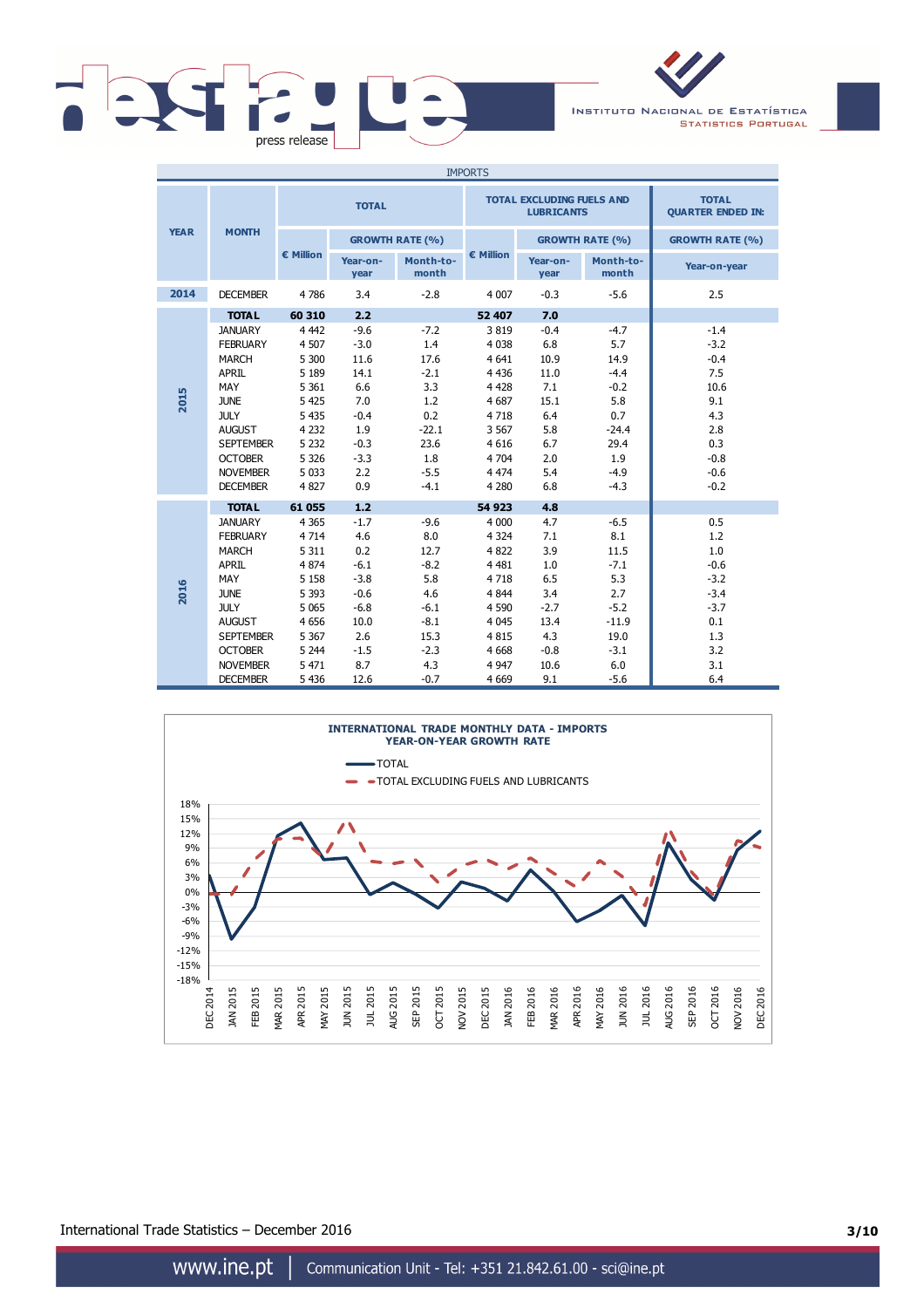

**In December 2016**, the **trade balance deficit** reached EUR 1 374 million, which stood for an increase of EUR 181 million compared with December 2015.

**Excluding Fuels and lubricants**, **in December 2016**, trade balance accounted for a total negative balance of EUR 950 million, corresponding to an increase of EUR 84 million in comparison to December 2015.

| <b>TRADE BALANCE</b> |                  |              |                  |                              |           |                                                       |                              |                                          |  |
|----------------------|------------------|--------------|------------------|------------------------------|-----------|-------------------------------------------------------|------------------------------|------------------------------------------|--|
|                      |                  | <b>TOTAL</b> |                  |                              |           | <b>TOTAL EXCLUDING FUELS AND</b><br><b>LUBRICANTS</b> |                              | <b>TOTAL</b><br><b>QUARTER ENDED IN:</b> |  |
| <b>YEAR</b>          | <b>MONTH</b>     |              |                  | GROWTH (10 <sup>6</sup> Eur) |           |                                                       | GROWTH (10 <sup>6</sup> Eur) | GROWTH (10 <sup>6</sup> Eur)             |  |
|                      |                  | € Million    | Year-on-<br>year | Month-to-<br>month           | € Million | Year-on-<br>year                                      | Month-to-<br>month           | Year-on-year                             |  |
| 2014                 | <b>DECEMBER</b>  | $-1095$      | $-18$            | $-295$                       | $-617$    | 199                                                   | $-117$                       | 133                                      |  |
|                      | <b>TOTAL</b>     | $-10485$     | 494              |                              | $-6237$   | $-1522$                                               |                              |                                          |  |
|                      | <b>JANUARY</b>   | $-665$       | 327              | 430                          | $-306$    | 10                                                    | 311                          | 160                                      |  |
|                      | <b>FEBRUARY</b>  | $-552$       | 281              | 113                          | $-355$    | $-184$                                                | $-48$                        | 589                                      |  |
|                      | <b>MARCH</b>     | $-898$       | $-89$            | $-346$                       | $-543$    | $-113$                                                | $-189$                       | 518                                      |  |
|                      | <b>APRIL</b>     | $-946$       | $-279$           | $-47$                        | $-538$    | $-248$                                                | 6                            | $-87$                                    |  |
|                      | MAY              | $-1123$      | $-173$           | $-177$                       | $-543$    | $-256$                                                | -6                           | $-541$                                   |  |
| 2015                 | <b>JUNE</b>      | $-872$       | 17               | 251                          | $-534$    | $-197$                                                | 9                            | $-435$                                   |  |
|                      | <b>JULY</b>      | $-731$       | 246              | 140                          | $-366$    | $-48$                                                 | 167                          | 90                                       |  |
|                      | <b>AUGUST</b>    | $-912$       | $\overline{4}$   | $-181$                       | $-548$    | $-47$                                                 | $-182$                       | 267                                      |  |
|                      | <b>SEPTEMBER</b> | $-1092$      | 86               | $-180$                       | $-752$    | $-170$                                                | $-204$                       | 336                                      |  |
|                      | <b>OCTOBER</b>   | $-800$       | 71               | 293                          | $-473$    | $-110$                                                | 279                          | 162                                      |  |
|                      | <b>NOVEMBER</b>  | $-700$       | 100              | 100                          | $-412$    | 89                                                    | 61                           | 258                                      |  |
|                      | <b>DECEMBER</b>  | $-1193$      | -98              | $-493$                       | $-866$    | $-249$                                                | $-455$                       | 74                                       |  |
|                      | <b>TOTAL</b>     | $-10766$     | $-281$           |                              | $-7641$   | $-1405$                                               |                              |                                          |  |
|                      | <b>JANUARY</b>   | $-688$       | $-23$            | 505                          | $-541$    | $-234$                                                | 326                          | $-21$                                    |  |
|                      | <b>FEBRUARY</b>  | $-688$       | $-136$           | $\Omega$                     | $-491$    | $-136$                                                | 50                           | $-257$                                   |  |
|                      | <b>MARCH</b>     | $-1062$      | $-164$           | $-374$                       | $-756$    | $-213$                                                | $-266$                       | $-323$                                   |  |
|                      | <b>APRIL</b>     | $-730$       | 216              | 333                          | $-533$    | $\overline{4}$                                        | 223                          | $-84$                                    |  |
|                      | MAY              | $-935$       | 188              | $-205$                       | $-729$    | $-186$                                                | $-196$                       | 240                                      |  |
| 2016                 | <b>JUNE</b>      | $-924$       | $-52$            | 11                           | $-659$    | $-125$                                                | 70                           | 352                                      |  |
|                      | <b>JULY</b>      | $-581$       | 150              | 343                          | $-375$    | -9                                                    | 284                          | 286                                      |  |
|                      | <b>AUGUST</b>    | $-1171$      | $-258$           | $-589$                       | $-812$    | $-263$                                                | $-436$                       | $-160$                                   |  |
|                      | <b>SEPTEMBER</b> | $-940$       | 152              | 230                          | $-637$    | 115                                                   | 174                          | 44                                       |  |
|                      | <b>OCTOBER</b>   | $-873$       | $-73$            | 67                           | $-607$    | $-134$                                                | 30                           | $-179$                                   |  |
|                      | <b>NOVEMBER</b>  | $-799$       | $-99$            | 74                           | $-550$    | $-139$                                                | 57                           | $-20$                                    |  |
|                      | <b>DECEMBER</b>  | $-1374$      | $-181$           | $-574$                       | $-950$    | $-84$                                                 | $-400$                       | $-353$                                   |  |



International Trade Statistics – December 2016 **4/10**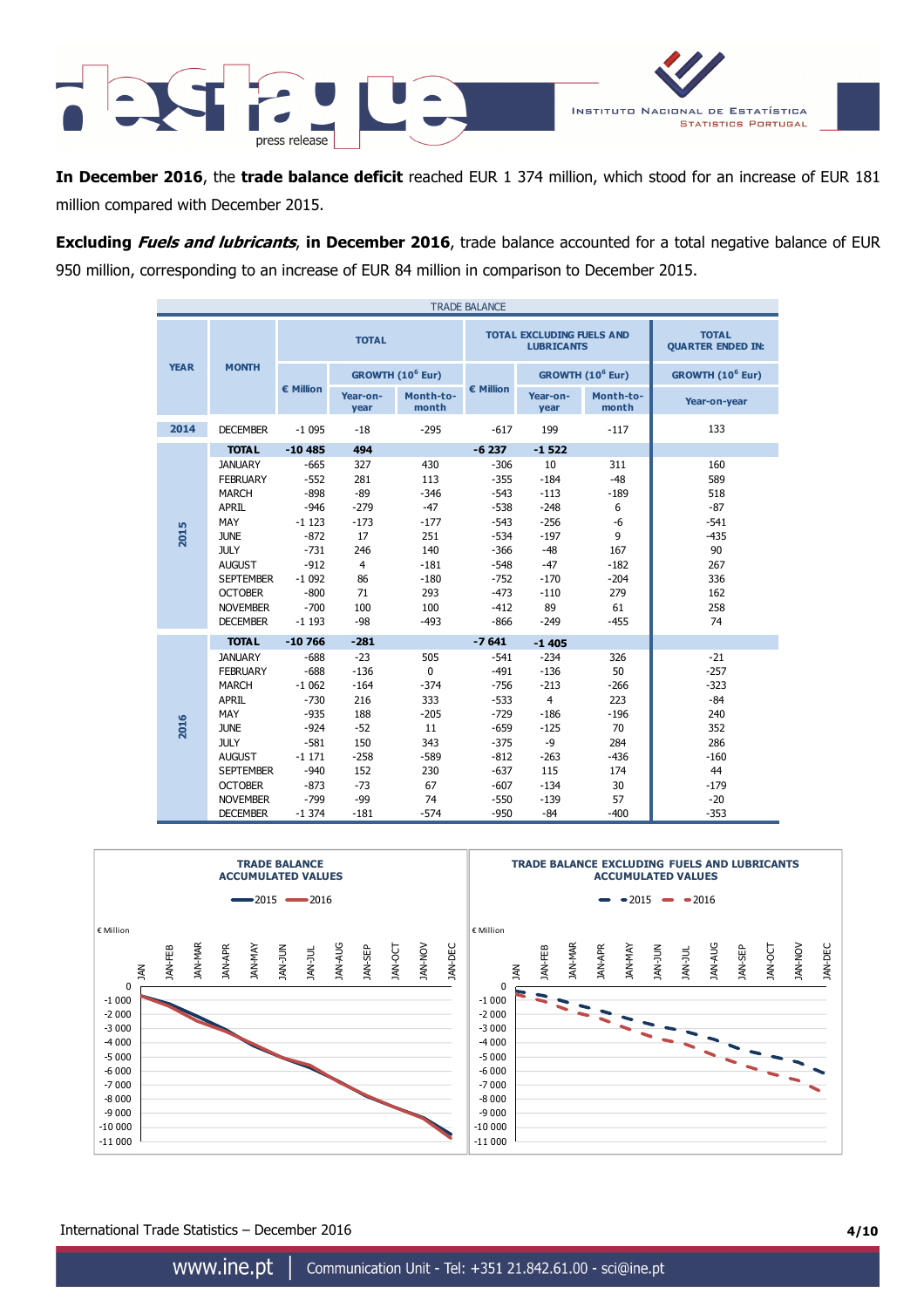



**Considering the year 2016 as a whole**, exports of goods increased by 0.9% in comparison to the previous year, an outcome that stood for a slowdown from the 3.7% increase recorded in 2015. Imports of goods increased by 1.2% in 2016, also a slowdown, but less so, in relation to the growth recorded in 2015 (+2.2%). Trade balance deficit reached EUR 10 766 million in 2016, which stood for an increase of EUR 281 million vis-à-vis the previous year.

|             | <b>INTERNATIONAL TRADE</b> |                             |                      |                             |                      |                      |  |  |  |  |
|-------------|----------------------------|-----------------------------|----------------------|-----------------------------|----------------------|----------------------|--|--|--|--|
| <b>YEAR</b> | <b>Exports (FOB)</b>       |                             | <b>Imports (CIF)</b> |                             | <b>Trade balance</b> | <b>COVERA GE</b>     |  |  |  |  |
|             | € Million                  | <b>GROWTH RATE</b><br>(9/6) | € Million            | <b>GROWTH RATE</b><br>(9/0) | (€ Million)          | <b>RATE</b><br>(9/0) |  |  |  |  |
| 2007        | 38 294                     | 7.4                         | 59 927               | 6.5                         | $-21632$             | 63.9                 |  |  |  |  |
| 2008        | 38 847                     | 1.4                         | 64 194               | 7.1                         | $-25347$             | 60.5                 |  |  |  |  |
| 2009        | 31 697                     | $-18.4$                     | 51 379               | $-20.0$                     | $-19682$             | 61.7                 |  |  |  |  |
| 2010        | 37 268                     | 17.6                        | 58 647               | 14.1                        | $-21379$             | 63.5                 |  |  |  |  |
| 2011        | 42 828                     | 14.9                        | 59 551               | 1.5                         | $-16723$             | 71.9                 |  |  |  |  |
| 2012        | 45 213                     | 5.6                         | 56 374               | $-5.3$                      | $-111161$            | 80.2                 |  |  |  |  |
| 2013        | 47 303                     | 4.6                         | 57 013               | 1.1                         | $-9710$              | 83.0                 |  |  |  |  |
| 2014        | 48 0 54                    | 1.6                         | 59 032               | 3.5                         | $-10978$             | 81.4                 |  |  |  |  |
| 2015        | 49 826                     | 3.7                         | 60 310               | 2.2                         | $-10485$             | 82.6                 |  |  |  |  |
| 2016        | 50 290                     | 0.9                         | 61 055               | 1.2                         | $-10,766$            | 82.4                 |  |  |  |  |



International Trade Statistics – December 2016 **5/10**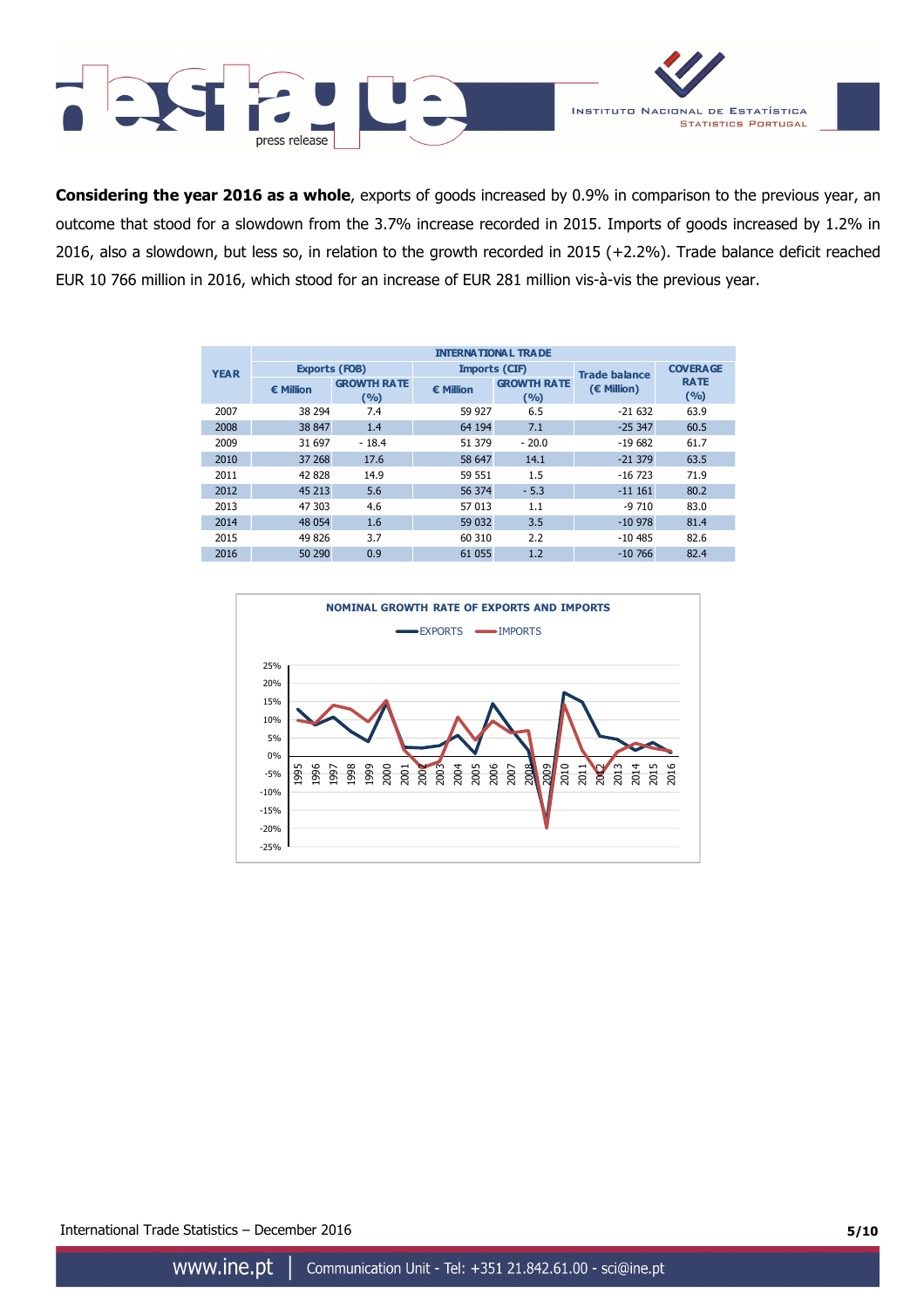



When **excluding Fuels and lubricants**, exports and imports increased by 2.4% and 4.8% respectively in 2016 (+4.3% and +7.0% in 2015). Trade balance deficit, excluding Fuels and lubricants, stood at EUR 7 641 million, corresponding to a EUR 1 405 million increase vis-à-vis 2015.

|             | <b>INTERNATIONAL TRADE - TOTAL EXCLUDING FUELS AND LUBRICANTS</b> |                             |                      |                             |                      |                      |  |  |  |  |
|-------------|-------------------------------------------------------------------|-----------------------------|----------------------|-----------------------------|----------------------|----------------------|--|--|--|--|
| <b>YEAR</b> | <b>Exports (FOB)</b>                                              |                             | <b>Imports (CIF)</b> |                             | <b>Trade balance</b> | <b>COVERA GE</b>     |  |  |  |  |
|             | € Million                                                         | <b>GROWTH RATE</b><br>(9/6) | € Million            | <b>GROWTH RATE</b><br>(9/6) | (€ Million)          | <b>RATE</b><br>(9/6) |  |  |  |  |
| 2007        | 36 744                                                            | 8.5                         | 52 076               | 7.7                         | $-15.332$            | 70.6                 |  |  |  |  |
| 2008        | 36 823                                                            | 0.2                         | 54 053               | 3.8                         | $-17230$             | 68.1                 |  |  |  |  |
| 2009        | 30 241                                                            | $-17.9$                     | 45 064               | $-16.6$                     | $-14822$             | 67.1                 |  |  |  |  |
| 2010        | 35 057                                                            | 15.9                        | 50 534               | 12.1                        | $-15478$             | 69.4                 |  |  |  |  |
| 2011        | 39 978                                                            | 14.0                        | 49 424               | $-2.2$                      | $-9446$              | 80.9                 |  |  |  |  |
| 2012        | 41 630                                                            | 4.1                         | 45 001               | $-8.9$                      | $-3.371$             | 92.5                 |  |  |  |  |
| 2013        | 42 546                                                            | 2.2                         | 46 073               | 2.4                         | $-3.527$             | 92.3                 |  |  |  |  |
| 2014        | 44 280                                                            | 4.1                         | 48 994               | 6.3                         | $-4714$              | 90.4                 |  |  |  |  |
| 2015        | 46 171                                                            | 4.3                         | 52 407               | 7.0                         | $-6237$              | 88.1                 |  |  |  |  |
| 2016        | 47 282                                                            | 2.4                         | 54 923               | 4.8                         | $-7641$              | 86.1                 |  |  |  |  |



International Trade Statistics – December 2016 **6/10**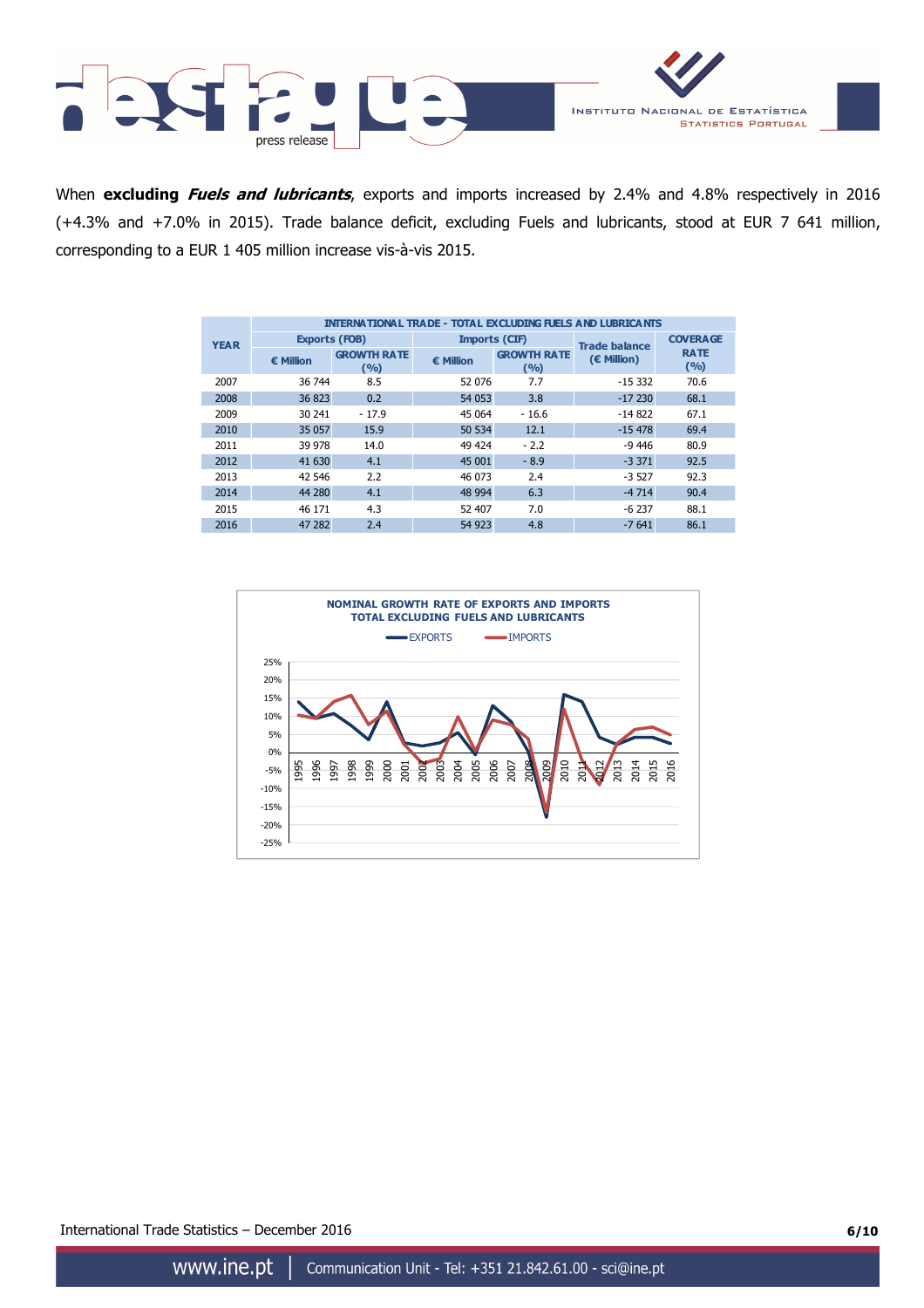



### **BROAD ECONOMIC CATEGORIES**

In **December 2016**, as regards **exports**, all economic categories have increased compared to the same month of 2015, with the emphasis on Fuels and lubricants (+55.9%), Industrial supplies (+8.3%) and Transport equipment and parts (+19.7%).

When considering **imports**, in **December 2016**, in comparison to the same month of 2015, the largest increases occurred in Fuels and lubricants (+40.1%), Transport equipment and parts (+27.3%) and Capital goods (+15.6%). It should be noted that imports of Fuels and lubricants have not had an increase since May 2015.

| <b>EXPORTS BY BEC</b>                                 |                         |                    |                        |                              |                          |                    |               |                              |
|-------------------------------------------------------|-------------------------|--------------------|------------------------|------------------------------|--------------------------|--------------------|---------------|------------------------------|
|                                                       |                         |                    | <b>REFERENCE MONTH</b> |                              | <b>QUARTER ENDED IN:</b> |                    |               |                              |
| <b>BROAD ECONOMIC CATEGORIES</b>                      | € Million               |                    |                        | <b>GROWTH</b><br><b>RATE</b> | € Million                |                    |               | <b>GROWTH</b><br><b>RATE</b> |
|                                                       | <b>DEC</b><br>2016      | <b>DEC</b><br>2015 | <b>GROWTH</b>          | $\frac{0}{0}$                | <b>DEC</b><br>2016       | <b>DEC</b><br>2015 | <b>GROWTH</b> | O <sub>0</sub>               |
|                                                       |                         |                    |                        |                              |                          |                    |               |                              |
| <b>FOOD AND BEVERAGES</b>                             | 482                     | 459                | 23                     | 5.0                          | 1 644                    | 1 5 6 2            | 81            | 5.2                          |
| PRIMARY                                               | 159                     | 138                | 21                     | 15.3                         | 510                      | 478                | 32            | 6.7                          |
| <b>PROCESSED</b>                                      | 323                     | 321                | $\overline{2}$         | 0.6                          | 1 1 3 3                  | 1 0 8 4            | 49            | 4.6                          |
| INDUSTRIAL SUPPLIES NOT ELSEWHERE SPECIFIED           | 1 2 8 8                 | 1 1 8 9            | 99                     | 8.3                          | 4 0 6 7                  | 4 0 3 9            | 27            | 0.7                          |
| PRIMARY                                               | 115                     | 82                 | 32                     | 39.4                         | 324                      | 279                | 45            | 16.1                         |
| <b>PROCESSED</b>                                      | 1 1 7 3                 | 1 1 0 7            | 66                     | 6.0                          | 3 7 4 3                  | 3760               | $-17$         | $-0.5$                       |
| <b>FUELS AND LUBRICANTS</b>                           | 343                     | 220                | 123                    | 55.9                         | 930                      | 787                | 143           | 18.2                         |
| PRIMARY                                               | $\Omega$                | $\Omega$           | $\Omega$               | 498.2                        | $\mathbf{1}$             | $\Omega$           | $\mathbf{1}$  | 278.0                        |
| <b>PROCESSED</b>                                      | 343                     | 220                | 123                    | 55.8                         | 929                      | 787                | 142           | 18.1                         |
| CAPITAL GOODS, AND PARTS AND ACCESSORIES THEREOF (1)  | 537                     | 514                | 23                     | 4.5                          | 1806                     | 1695               | 111           | 6.5                          |
| CAPITAL GOODS (1)                                     | 333                     | 335                | $-2$                   | $-0.7$                       | 1 1 1 3                  | 1 0 4 4            | 69            | 6.6                          |
| PARTS AND ACCESSORIES                                 | 204                     | 179                | 26                     | 14.3                         | 693                      | 651                | 42            | 6.4                          |
| TRANSPORT EQUIPMENT AND PARTS AND ACCESSORIES THEREOF | 546                     | 456                | 90                     | 19.7                         | 1953                     | 1849               | 104           | 5.6                          |
| PASSENGER MOTOR CARS                                  | 123                     | 77                 | 45                     | 58.5                         | 440                      | 447                | $-7$          | $-1.5$                       |
| <b>OTHER</b>                                          | 112                     | 72                 | 40                     | 55.0                         | 284                      | 260                | 23            | 9.0                          |
| PARTS AND ACCESSORIES                                 | 312                     | 307                | 5                      | 1.6                          | 1 2 2 9                  | 1 1 4 2            | 87            | 7.6                          |
| CONSUMER GOODS NOT ELSEWHERE SPECIFIED                | 862                     | 792                | 70                     | 8.8                          | 2 6 9 6                  | 2 5 4 8            | 148           | 5.8                          |
| <b>DURABLE</b>                                        | 111                     | 108                | $\overline{2}$         | 2.1                          | 362                      | 351                | 11            | 3.3                          |
| SEMI-DURABLE                                          | 461                     | 418                | 43                     | 10.2                         | 1 4 4 3                  | 1 3 4 2            | 101           | 7.5                          |
| <b>NON-DURABLE</b>                                    | 290                     | 265                | 25                     | 9.4                          | 890                      | 855                | 35            | 4.1                          |
| GOODS NOT ELSEWHERE SPECIFIED                         | $\overline{\mathbf{3}}$ | $\overline{3}$     | $\Omega$               | 14.1                         | 10                       | 12                 | $-2$          | $-14.3$                      |
| (1) - EXCEPT TRANSPORT EQUIPMENT                      |                         |                    |                        |                              |                          |                    |               |                              |

International Trade Statistics – December 2016 **7/10**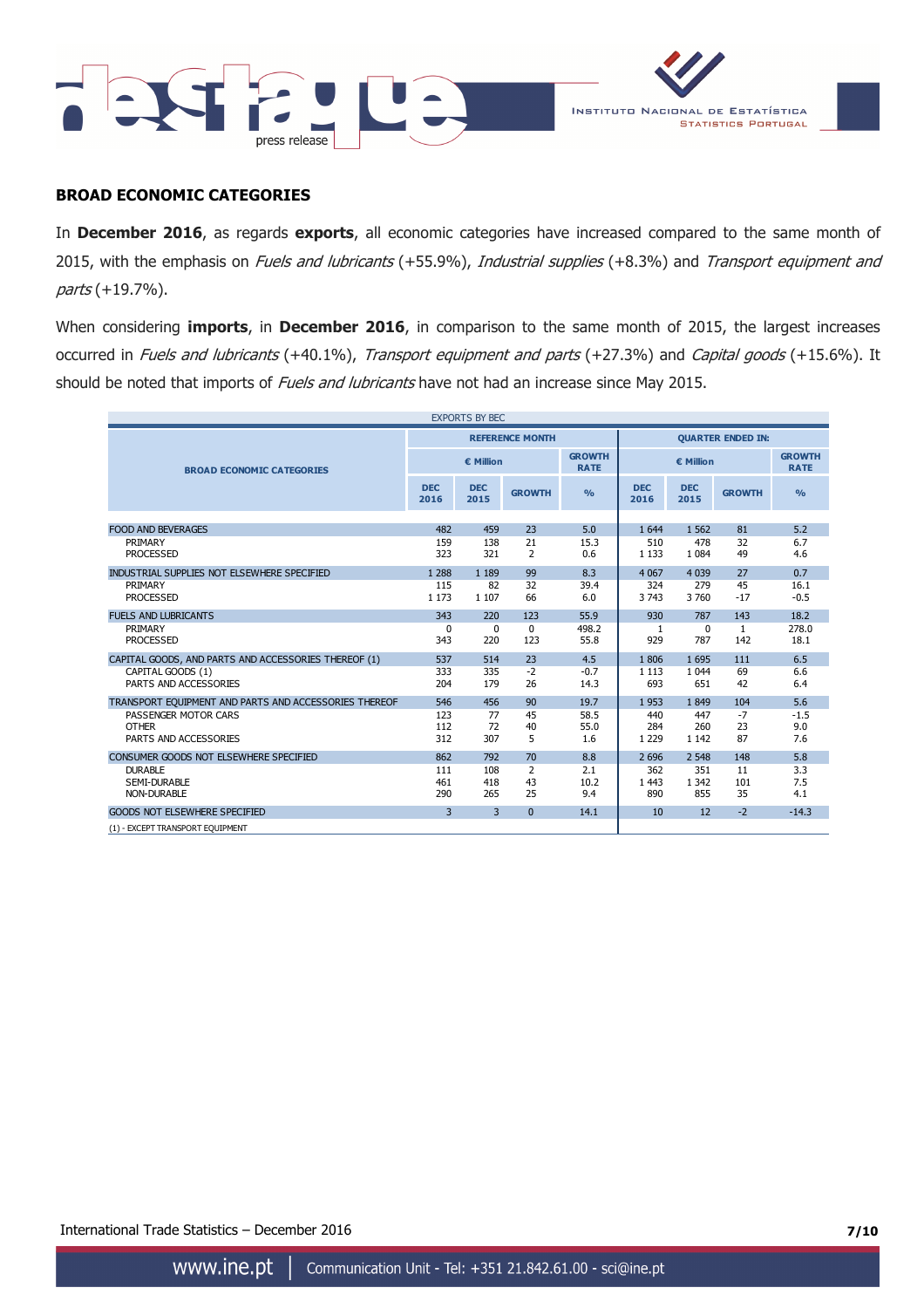# **PASTR** LE press release



**STATISTICS PORTUGAL** 

| <b>IMPORTS BY BEC</b>                                 |                    |                            |                        |                |                          |                    |               |                              |
|-------------------------------------------------------|--------------------|----------------------------|------------------------|----------------|--------------------------|--------------------|---------------|------------------------------|
|                                                       |                    |                            | <b>REFERENCE MONTH</b> |                | <b>OUARTER ENDED IN:</b> |                    |               |                              |
| <b>BROAD ECONOMIC CATEGORIES</b>                      |                    | <b>GROWTH</b><br>€ Million |                        |                | € Million                |                    |               | <b>GROWTH</b><br><b>RATE</b> |
|                                                       | <b>DEC</b><br>2016 | <b>DEC</b><br>2015         | <b>GROWTH</b>          | O <sub>0</sub> | <b>DEC</b><br>2016       | <b>DEC</b><br>2015 | <b>GROWTH</b> | O <sub>0</sub>               |
|                                                       |                    |                            |                        |                |                          |                    |               |                              |
| <b>FOOD AND BEVERAGES</b>                             | 707                | 660                        | 47                     | 7.1            | 2 1 2 2                  | 2 0 4 9            | 73            | 3.6                          |
| PRIMARY<br><b>PROCESSED</b>                           | 314<br>392         | 293<br>367                 | 21<br>25               | 7.3<br>6.9     | 899<br>1 2 2 4           | 902<br>1 1 4 7     | $-3$<br>76    | $-0.4$<br>6.6                |
| INDUSTRIAL SUPPLIES NOT ELSEWHERE SPECIFIED           | 1 3 6 5            | 1 3 2 1                    | 44                     | 3.4            | 4 4 0 8                  | 4 3 4 3            | 65            | 1.5                          |
| PRIMARY                                               | 159                | 132                        | 27                     | 20.5           | 406                      | 426                | $-19$         | $-4.5$                       |
| <b>PROCESSED</b>                                      | 1 2 0 6            | 1 1 8 9                    | 17                     | 1.5            | 4 0 0 1                  | 3 9 1 7            | 84            | 2.1                          |
| <b>FUELS AND LUBRICANTS</b>                           | 767                | 547                        | 220                    | 40.1           | 1868                     | 1729               | 139           | 8.0                          |
| PRIMARY                                               | 645                | 411                        | 234                    | 56.8           | 1498                     | 1 3 2 5            | 174           | 13.1                         |
| <b>PROCESSED</b>                                      | 121                | 136                        | $-14$                  | $-10.5$        | 369                      | 404                | $-35$         | $-8.7$                       |
| CAPITAL GOODS, AND PARTS AND ACCESSORIES THEREOF (1)  | 972                | 841                        | 131                    | 15.6           | 2729                     | 2 4 6 0            | 269           | 10.9                         |
| CAPITAL GOODS (1)                                     | 618                | 534                        | 84                     | 15.6           | 1671                     | 1 5 4 5            | 126           | 8.1                          |
| PARTS AND ACCESSORIES                                 | 354                | 307                        | 47                     | 15.4           | 1 0 5 8                  | 914                | 144           | 15.7                         |
| TRANSPORT EQUIPMENT AND PARTS AND ACCESSORIES THEREOF | 804                | 631                        | 173                    | 27.3           | 2 4 5 6                  | 2 1 3 0            | 326           | 15.3                         |
| PASSENGER MOTOR CARS                                  | 351                | 280                        | 71                     | 25.5           | 1 0 4 8                  | 863                | 186           | 21.5                         |
| <b>OTHER</b>                                          | 139                | 84                         | 55                     | 65.3           | 390                      | 279                | 110           | 39.5                         |
| PARTS AND ACCESSORIES                                 | 314                | 268                        | 46                     | 17.4           | 1018                     | 988                | 30            | 3.0                          |
| CONSUMER GOODS NOT ELSEWHERE SPECIFIED                | 819                | 824                        | $-5$                   | $-0.6$         | 2 5 6 5                  | 2 4 6 2            | 103           | 4.2                          |
| <b>DURABLE</b>                                        | 134                | 131                        | 3                      | 2.0            | 453                      | 423                | 29            | 6.9                          |
| SEMI-DURABLE                                          | 337                | 350                        | $-14$                  | $-3.9$         | 1018                     | 971                | 48            | 4.9                          |
| <b>NON-DURABLE</b>                                    | 349                | 343                        | 6                      | 1.9            | 1 0 9 4                  | 1 0 6 8            | 26            | 2.4                          |
| <b>GOODS NOT ELSEWHERE SPECIFIED</b>                  | $\mathbf{1}$       | $\overline{2}$             | $-1$                   | $-40.5$        | $\overline{4}$           | 13                 | $-10$         | $-73.1$                      |
| (1) - EXCEPT TRANSPORT EQUIPMENT                      |                    |                            |                        |                |                          |                    |               |                              |

International Trade Statistics – December 2016 **8/10**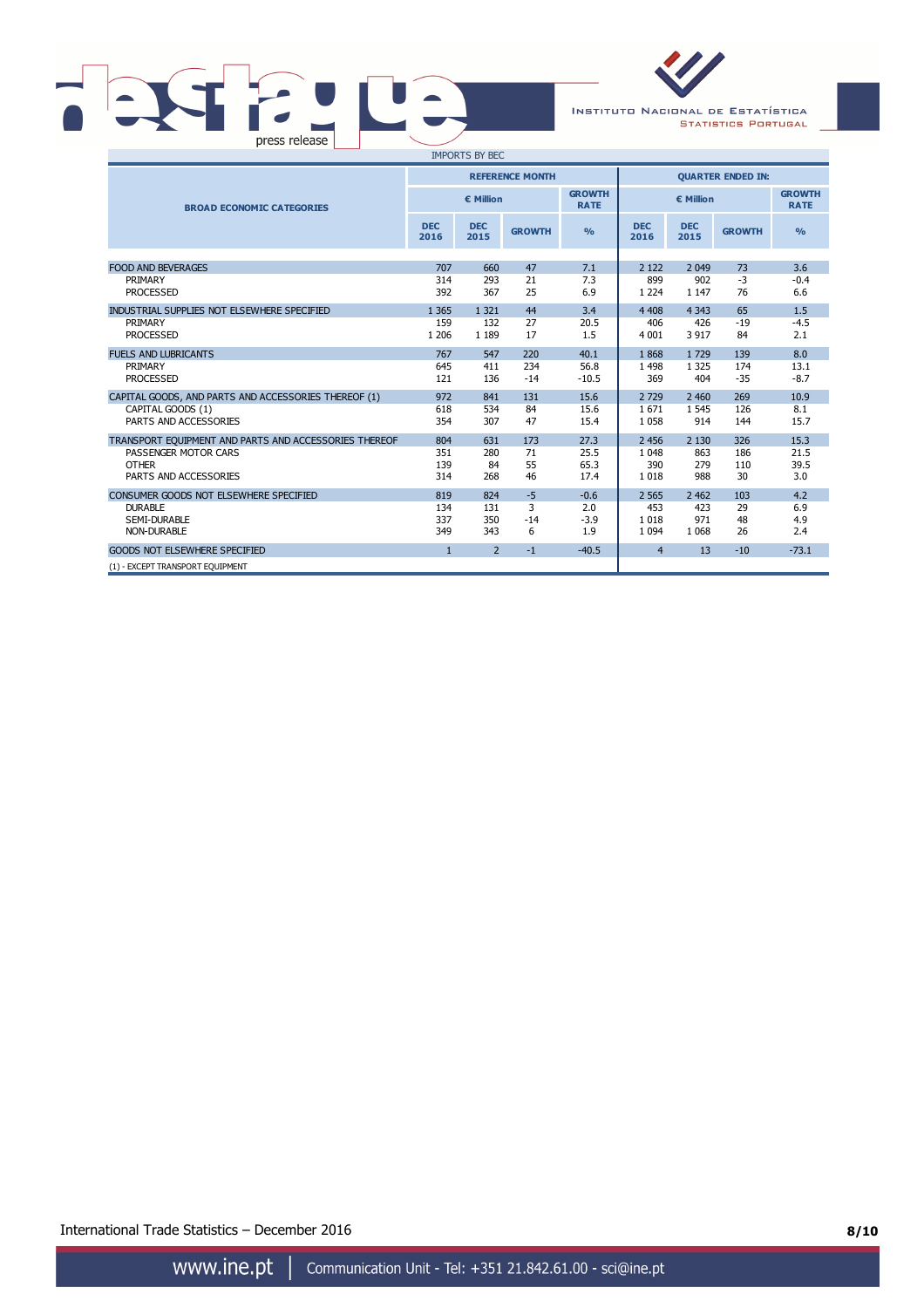



## **COUNTRIES**

Having in consideration the main destination countries in 2015, **in December 2016**, with regard to **exports**, there were increases in all partner countries compared to the same month of 2015, having exports to Spain, Germany and the United States increased the most.

Considering **imports**, as far as the main supplying partner countries in 2015 are concerned, **in December 2016**, compared to the same month of 2015, only two countries recorded declines: Angola (mostly due to Fuels and lubricants) and Spain. The remaining countries recorded increases, with the emphasis on Germany.

| EXPORTS BY COUNTRIES AND ECONOMIC ZONES  |                    |                    |                        |                              |                          |                    |               |                              |
|------------------------------------------|--------------------|--------------------|------------------------|------------------------------|--------------------------|--------------------|---------------|------------------------------|
|                                          |                    |                    | <b>REFERENCE MONTH</b> |                              | <b>QUARTER ENDED IN:</b> |                    |               |                              |
| <b>COUNTRIES AND ECONOMIC ZONES</b>      |                    | € Million          |                        | <b>GROWTH</b><br><b>RATE</b> |                          | € Million          |               | <b>GROWTH</b><br><b>RATE</b> |
|                                          | <b>DEC</b><br>2016 | <b>DEC</b><br>2015 | <b>GROWTH</b>          | $\frac{9}{6}$                | <b>DEC</b><br>2016       | <b>DEC</b><br>2015 | <b>GROWTH</b> | $\frac{0}{0}$                |
|                                          |                    |                    |                        |                              |                          |                    |               |                              |
| <b>MAIN PARTNER COUNTRIES IN 2015:</b>   |                    |                    |                        |                              |                          |                    |               |                              |
| ES SPAIN                                 | 994                | 914                | 79                     | 8.7                          | 3 2 7 9                  | 3 1 1 3            | 166           | 5.3                          |
| FR FRANCE                                | 469                | 444                | 25                     | 5.6                          | 1 5 4 5                  | 1558               | $-13$         | $-0.9$                       |
| DE GERMANY                               | 394                | 343                | 51                     | 14.8                         | 1 4 2 7                  | 1401               | 26            | 1.8                          |
| <b>GB UNITED KINGDOM</b>                 | 253                | 249                | 4                      | 1.4                          | 896                      | 891                | 5             | 0.5                          |
| US UNITED STATES                         | 226                | 177                | 49                     | 27.8                         | 688                      | 601                | 87            | 14.5                         |
| AO ANGOLA                                | 169                | 144                | 25                     | 17.1                         | 537                      | 512                | 26            | 5.0                          |
| NL NETHERLANDS                           | 162                | 156                | 6                      | 3.5                          | 474                      | 499                | $-25$         | $-5.1$                       |
| IT ITALY                                 | 148                | 123                | 24                     | 19.6                         | 483                      | 432                | 51            | 11.8                         |
| BE BELGIUM                               | 87                 | 85                 | 2                      | 2.8                          | 294                      | 281                | 13            | 4.7                          |
| CN CHINA                                 | 63                 | 58                 | 5                      | 9.3                          | 193                      | 193                | 0             | 0.1                          |
| <b>TOTAL EURO ZONE</b>                   | 2 3 8 2            | 2 1 6 0            | 221                    | 10.3                         | 7890                     | 7619               | 270           | 3.5                          |
| TOTAL EUROPEAN UNION (28 MEMBERS STATES) | 2 8 6 8            | 2 5 7 5            | 292                    | 11.3                         | 9 4 64                   | 9 1 3 4            | 330           | 3.6                          |
| <b>TOTAL EXTRA-EU</b>                    | 1 1 9 4            | 1 0 5 9            | 136                    | 12.8                         | 3 6 4 1                  | 3 3 6 0            | 282           | 8.4                          |

| IMPORTS BY COUNTRIES AND ECONOMIC ZONES  |                    |                    |                        |                              |                          |                    |               |                              |
|------------------------------------------|--------------------|--------------------|------------------------|------------------------------|--------------------------|--------------------|---------------|------------------------------|
|                                          |                    |                    | <b>REFERENCE MONTH</b> |                              | <b>QUARTER ENDED IN:</b> |                    |               |                              |
| <b>COUNTRIES AND ECONOMIC ZONES</b>      |                    | € Million          |                        | <b>GROWTH</b><br><b>RATE</b> |                          | € Million          |               | <b>GROWTH</b><br><b>RATE</b> |
|                                          | <b>DEC</b><br>2016 | <b>DEC</b><br>2015 | <b>GROWTH</b>          | $\frac{9}{6}$                | <b>DEC</b><br>2016       | <b>DEC</b><br>2015 | <b>GROWTH</b> | $\frac{9}{6}$                |
| <b>MAIN PARTNER COUNTRIES IN 2015:</b>   |                    |                    |                        |                              |                          |                    |               |                              |
| ES SPAIN                                 | 1702               | 1719               | $-17$                  | $-1.0$                       | 5 3 0 2                  | 5 1 6 5            | 137           | 2.6                          |
| DE GERMANY                               | 702                | 599                | 103                    | 17.2                         | 2 1 6 7                  | 1985               | 182           | 9.2                          |
| FR FRANCE                                | 396                | 343                | 53                     | 15.4                         | 1 2 7 7                  | 1 1 1 5            | 162           | 14.5                         |
| IT ITALY                                 | 279                | 269                | 11                     | 4.0                          | 892                      | 859                | 33            | 3.8                          |
| NL NETHERLANDS                           | 265                | 248                | 17                     | 6.9                          | 812                      | 775                | 37            | 4.8                          |
| <b>GB UNITED KINGDOM</b>                 | 168                | 152                | 17                     | 10.9                         | 475                      | 462                | 13            | 2.8                          |
| CN CHINA                                 | 161                | 144                | 18                     | 12.3                         | 461                      | 436                | 25            | 5.7                          |
| BE BELGIUM                               | 159                | 138                | 21                     | 15.1                         | 462                      | 412                | 50            | 12.0                         |
| AO ANGOLA                                | 3                  | 116                | $-113$                 | $-97.6$                      | 216                      | 200                | 16            | 8.1                          |
| US UNITED STATES                         | 97                 | 76                 | 20                     | 26.3                         | 260                      | 230                | 30            | 12.9                         |
| <b>TOTAL EURO ZONE</b>                   | 3 6 4 5            | 3 4 3 4            | 211                    | 6.1                          | 11 3 43                  | 10 697             | 647           | 6.0                          |
| TOTAL EUROPEAN UNION (28 MEMBERS STATES) | 4 0 73             | 3771               | 303                    | 8.0                          | 12 5 67                  | 11 808             | 759           | 6.4                          |
| <b>TOTAL EXTRA-EU</b>                    | 1 3 6 2            | 1056               | 306                    | 29.0                         | 3 5 8 4                  | 3 3 7 8            | 206           | 6.1                          |

www.ine.pt